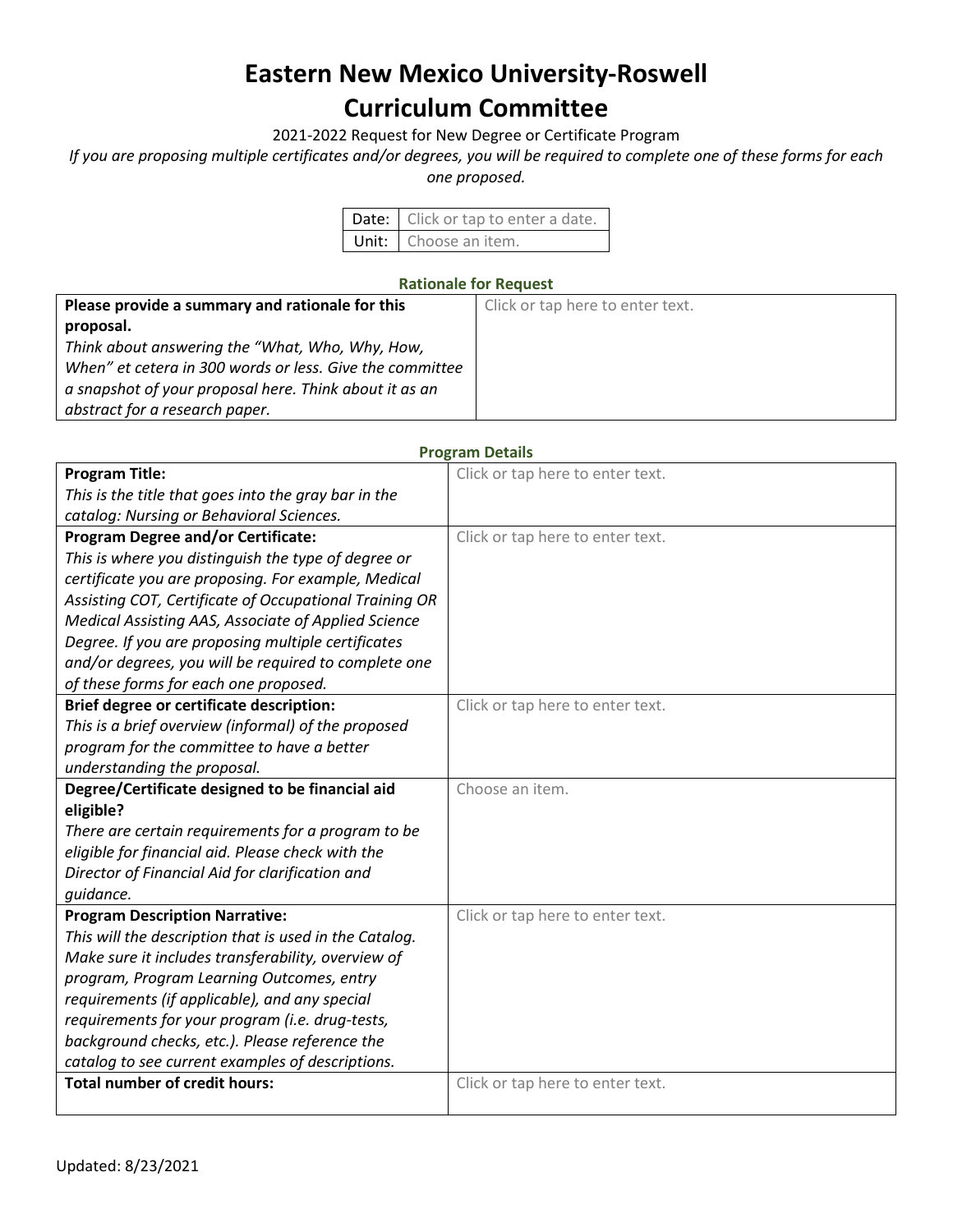| Add up all the credits required to earn the degree or     |                                  |
|-----------------------------------------------------------|----------------------------------|
| certificate. If you are proposing a degree, make sure     |                                  |
| to include the general education hours.                   |                                  |
| <b>Requested CIP:</b>                                     | Click or tap here to enter text. |
| All new programs must have a CIP. This will be chosen     |                                  |
| for you in collaboration with the Office of Institutional |                                  |
| Effectiveness (OIE). All new programs must be             |                                  |
| approved by the State. Make sure to collaborate with      |                                  |
| OIE before submitting this proposal to the Curriculum     |                                  |
| Committee.                                                |                                  |
| Planned semester and year program will begin or           | Click or tap here to enter text. |
| end.                                                      |                                  |
| When would you like the program to be "live"? This        |                                  |
| cannot occur before the next academic year covered        |                                  |
| by the new catalog. For example, if you are applying      |                                  |
| in Fall 2021, the new program cannot begin until Fall     |                                  |
| 2022.                                                     |                                  |
| Will this degree/certificate be available as a fully      | Choose an item.                  |
| online program?                                           |                                  |
| Will or are all courses identified in this program        |                                  |
| (major courses and general education courses- if          |                                  |
| applicable) be offered in an online only format to        |                                  |
| students (i.e. sections ending in WW)?                    |                                  |
| Can this program be delivered by current faculty?         | Choose an item.                  |
| Do we currently have the faculty needed to be able to     |                                  |
| teach the courses for this program? Remember to           |                                  |
| double-check the HLC Faculty Matrix for course prefix     |                                  |
| qualifications if applicable. This document is available  |                                  |
| under CosmoLink in the Faculty documents.                 |                                  |
| If no, please identify the type of faculty needed         | Click or tap here to enter text. |
| (compliant with the Faculty HLC Matrix) and what is       |                                  |
| the plan to recruit said faculty to the new program.      |                                  |
| If you are proposing a Certificate in Computers, what     |                                  |
| qualifications would those faculty need (i.e. what        |                                  |
| types of degrees and in what content) and how will        |                                  |
| you recruit these faculty (i.e. where will you advertise  |                                  |
| to find these faculty)?                                   |                                  |

# **Program Learning Outcomes**

*These are the learning outcomes for the program. They should be structured to match the catalog. Therefore, the outcomes should start with a verb.*

|    | Students will be able to:           | <b>Assessment Method</b><br>This is how you will know that students have achieved or<br>mastered this outcome. |
|----|-------------------------------------|----------------------------------------------------------------------------------------------------------------|
|    | 1. Click or tap here to enter text. | Click or tap here to enter text.                                                                               |
|    | 2. Click or tap here to enter text. | Click or tap here to enter text.                                                                               |
| 3. | Click or tap here to enter text.    | Click or tap here to enter text.                                                                               |
|    | 4. Click or tap here to enter text. | Click or tap here to enter text.                                                                               |
|    | 5. Click or tap here to enter text. | Click or tap here to enter text.                                                                               |

**Assessment Plan**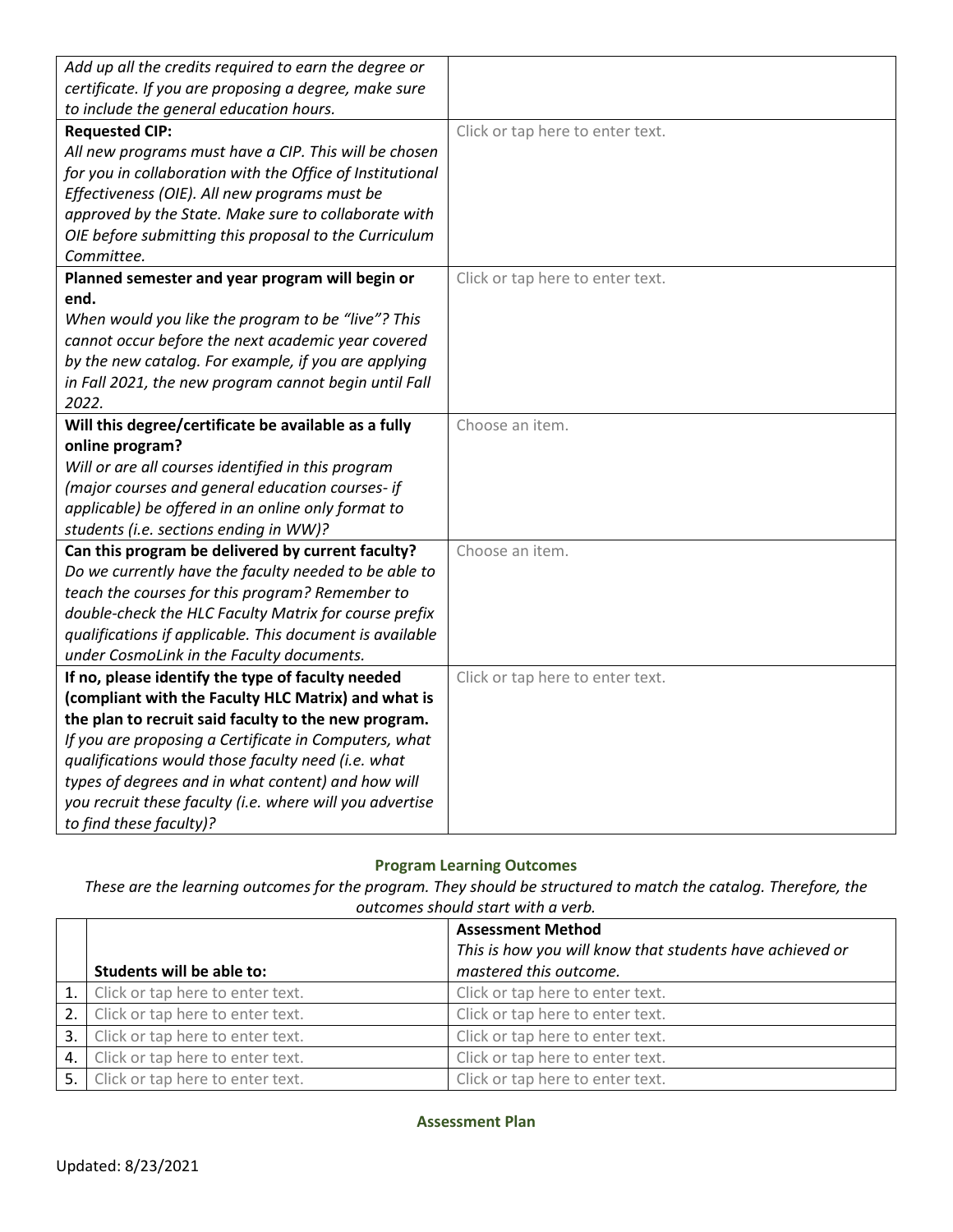How will the assessment data drive student learning and improve the program? How will the program respond to the assessment data collected (as identified above in the assessment of program learning outcomes), EOCs (student surveys), and/or program review?

Click or tap here to enter text.

| State of New Mexico Common Course Numbering Compliance       |                                  |  |
|--------------------------------------------------------------|----------------------------------|--|
| Does the program require courses that are not                | Choose an item.                  |  |
| included in New Mexico Common Course                         |                                  |  |
| numbering?                                                   |                                  |  |
| Please click on this link to reference the State Catalog.    |                                  |  |
| Currently, health and technical education courses are        |                                  |  |
| not included in the Common Course Numbering                  |                                  |  |
| Catalog. However, if your proposed program is for an         |                                  |  |
| AA or AAS, you have general education courses                |                                  |  |
| included and all of those are in the State Catalog and       |                                  |  |
| therefore would be a "yes" to this question. A good          |                                  |  |
| rule of thumb to decide if the courses are covered by        |                                  |  |
| the New Mexico Common Course Numbering system                |                                  |  |
| is if they are a "4-4" (i.e. 4 letter prefix followed by a 4 |                                  |  |
| digit number: SOCI 1110).                                    |                                  |  |
| If the answer to the above cell is yes, please list          | Click or tap here to enter text. |  |
| those courses here.                                          |                                  |  |
|                                                              |                                  |  |
| You can simply list the 4-4 prefixes here in your list.      |                                  |  |
|                                                              |                                  |  |
| NOTE: If new courses are being proposed that are not         |                                  |  |
| currently offered on this campus, please know that           |                                  |  |
| you will need to complete a course change form for           |                                  |  |
| each course in addition to this proposal.                    |                                  |  |

# **State of New Mexico Common Course Numbering Compliance**

| <b>Outside Accreditation</b>                             |                                  |  |
|----------------------------------------------------------|----------------------------------|--|
| Does program have national accreditation?                | Choose an item.                  |  |
| For example, EMS is accredited by the Commission on      |                                  |  |
| <b>Accreditation of Allied Health Education Programs</b> |                                  |  |
| (CAAHEP). Aviation Maintenance is accredited by the      |                                  |  |
| Federal Aviation Administration (FAA).                   |                                  |  |
|                                                          |                                  |  |
| If yes, answer the following remaining rows of this      |                                  |  |
| section. If no, please skip to "Stakeholder Input and    |                                  |  |
| Finances."                                               |                                  |  |
| Name of accrediting agency:                              | Click or tap here to enter text. |  |
| Please include the full title, as well as the acronym.   |                                  |  |
| Have they been contacted?                                | Choose an item.                  |  |
| Most national accreditation agencies must issue a        |                                  |  |
| letter of review prior to a new program being            |                                  |  |
| created/accredited. If you are claiming national         |                                  |  |
| accreditation, please attach/include your letter of      |                                  |  |
| review.                                                  |                                  |  |
| What additional needs other than what is already         | Click or tap here to enter text. |  |
| available on campus, must be addressed to                |                                  |  |
| ensure compliance with accrediting agency?               |                                  |  |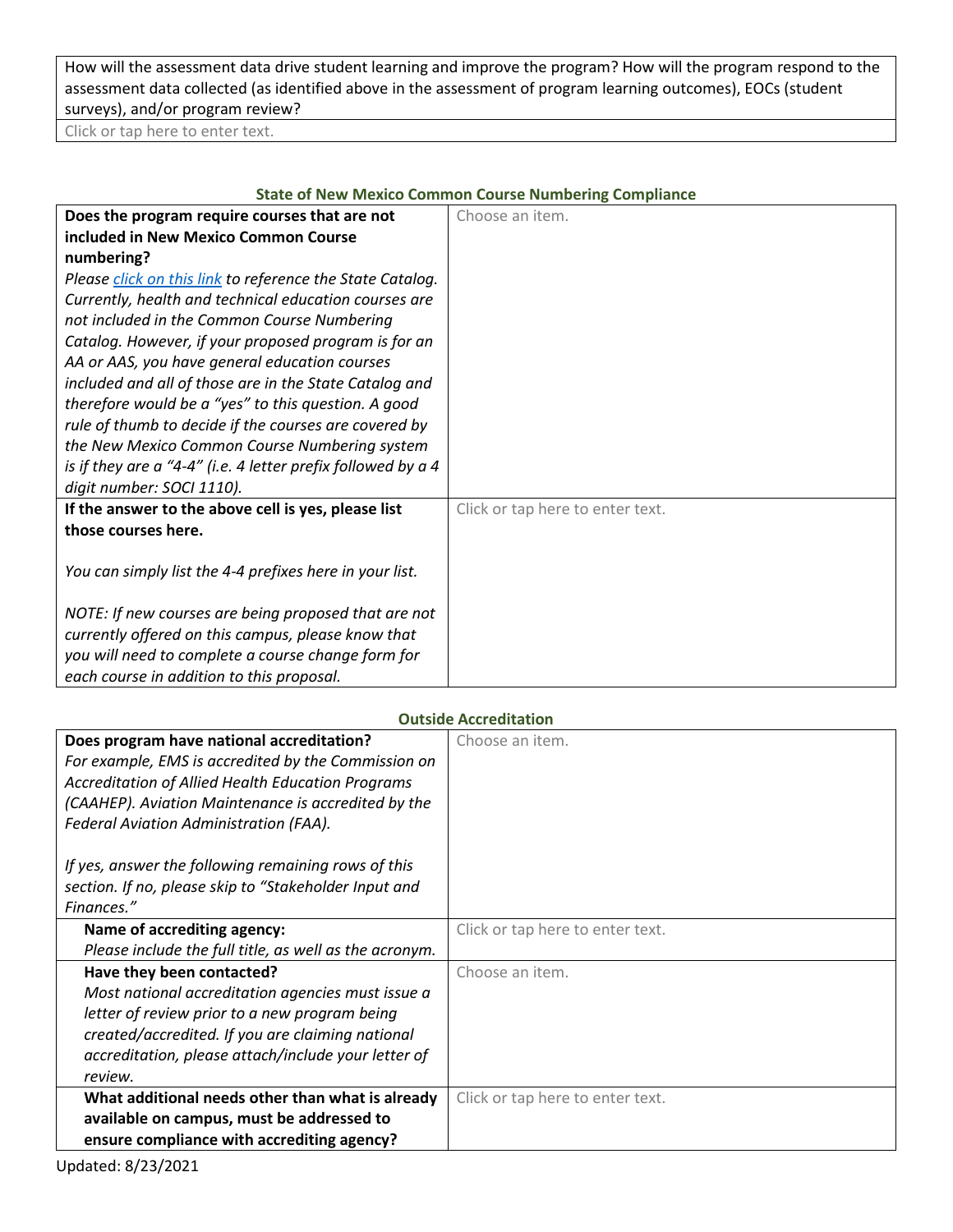| This could include particular percentages of |  |
|----------------------------------------------|--|
| proprietary equipment, or certain faculty    |  |
| credentials, et cetera.                      |  |

| <b>Stakeholder Input and Finances</b>                                                                                                                                                                                                                                                                                                                                       |                                                     |  |
|-----------------------------------------------------------------------------------------------------------------------------------------------------------------------------------------------------------------------------------------------------------------------------------------------------------------------------------------------------------------------------|-----------------------------------------------------|--|
| Summary of input received from community<br>members, business, industry, and other outside<br>entities.<br>This is a key aspect of creating a new program. Did<br>those proposing the new program get input from the<br>community or other stake holders? Is there buy-in for<br>this new program? Is there an identified need for this<br>program in the surrounding area? | Click or tap here to enter text.                    |  |
| Does an advisory committee exist for this program?<br>This is a required component for any health or<br>technical education programs, and highly<br>recommended for any Arts and Sciences, Special<br>Services, and Youth Challenge.<br>NOTE: If one does not currently exist, please discuss<br>plans for creation of one, or discuss rational for not<br>having one.      | Choose an item.<br>Click or tap here to enter text. |  |
| <b>Name of Advisory Committee</b><br>Write "N/A" if you do not have one. If you are<br>planning on having one, please identify your proposed<br>committee name here. The format of the name might<br>be mandated by the national accrediting entity.<br>Otherwise, it could be as simple as the Welding<br>Advisory Committee.                                              | Click or tap here to enter text.                    |  |

| What resources are required to start and sustain this    | Click or tap here to enter text. |
|----------------------------------------------------------|----------------------------------|
| program?                                                 |                                  |
| This is where you need to detail out any materials,      |                                  |
| machines, equipment, supplies, staff, faculty, etc. that |                                  |
| are needed to start or continue your program. This is    |                                  |
| a key budget area and should be addressed in detail.     |                                  |
| List and describe partnerships with business,            | Click or tap here to enter text. |
| industry, associations, or agencies that will assist     |                                  |
| and/or contribute to the delivery of this program.       |                                  |
| If N/A please explain.                                   |                                  |
| This is where you describe the collaborations or         |                                  |
| partnerships that lead to or will continue with the      |                                  |
| creation of this new program. For example, if you are    |                                  |
| creating a Furniture Making Certificate through the      |                                  |
| prompting of Anderson Furniture, please describe         |                                  |
| how that partnership came into being and how it will     |                                  |
| continue to support the program.                         |                                  |
| Are there external funding opportunities? If so,         | Click or tap here to enter text. |
| please explain. If not, please write "N/A"               |                                  |
| An example of external funding opportunities would       |                                  |
| be grants (such as Title V or Perkins), endowments, or   |                                  |
| collaboration with outside agencies/businesses (i.e      |                                  |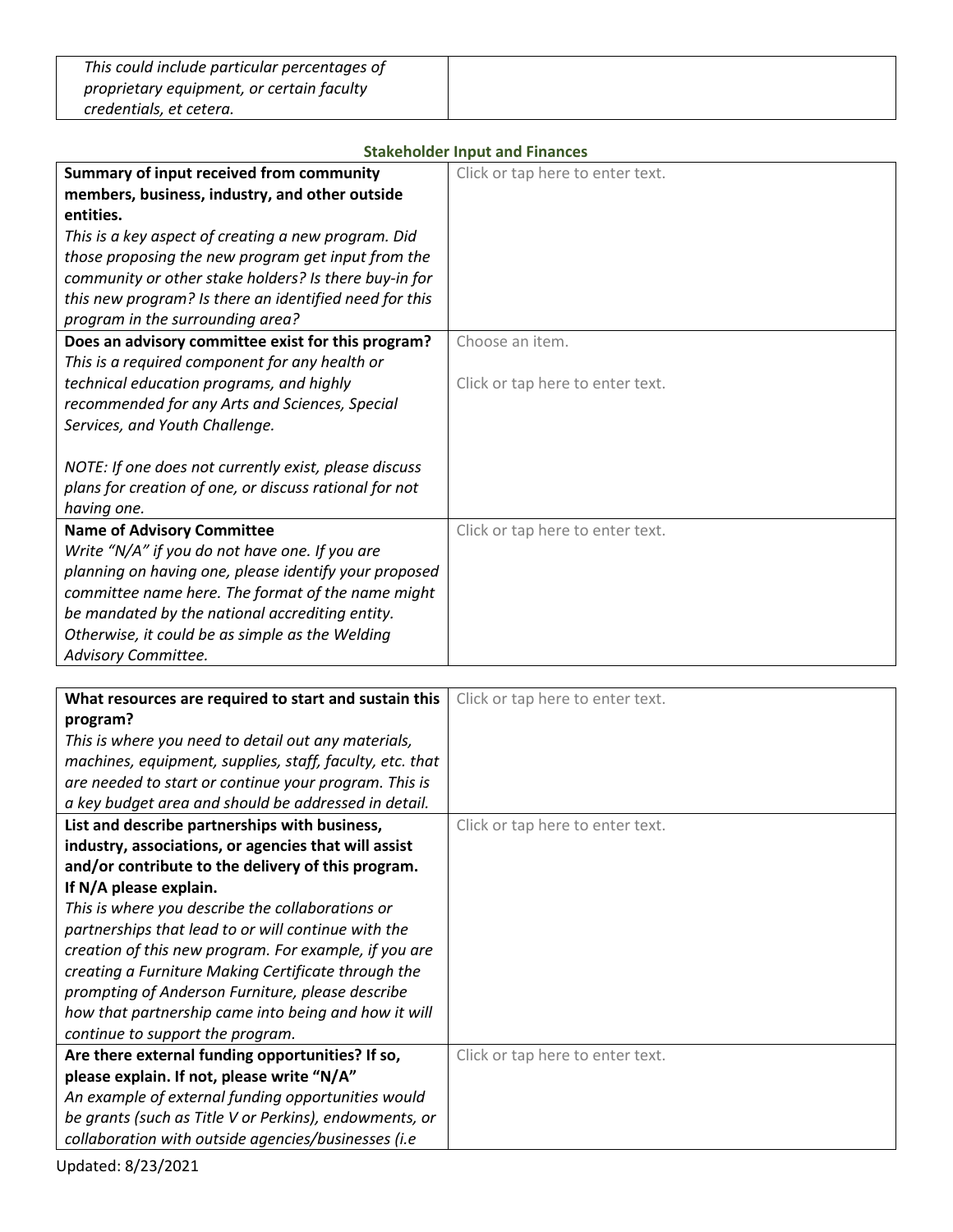| Leprino donates \$100,000 annually for a cheese- |  |
|--------------------------------------------------|--|
| making certificate).                             |  |

**Intentionally left blank. Please scroll down.**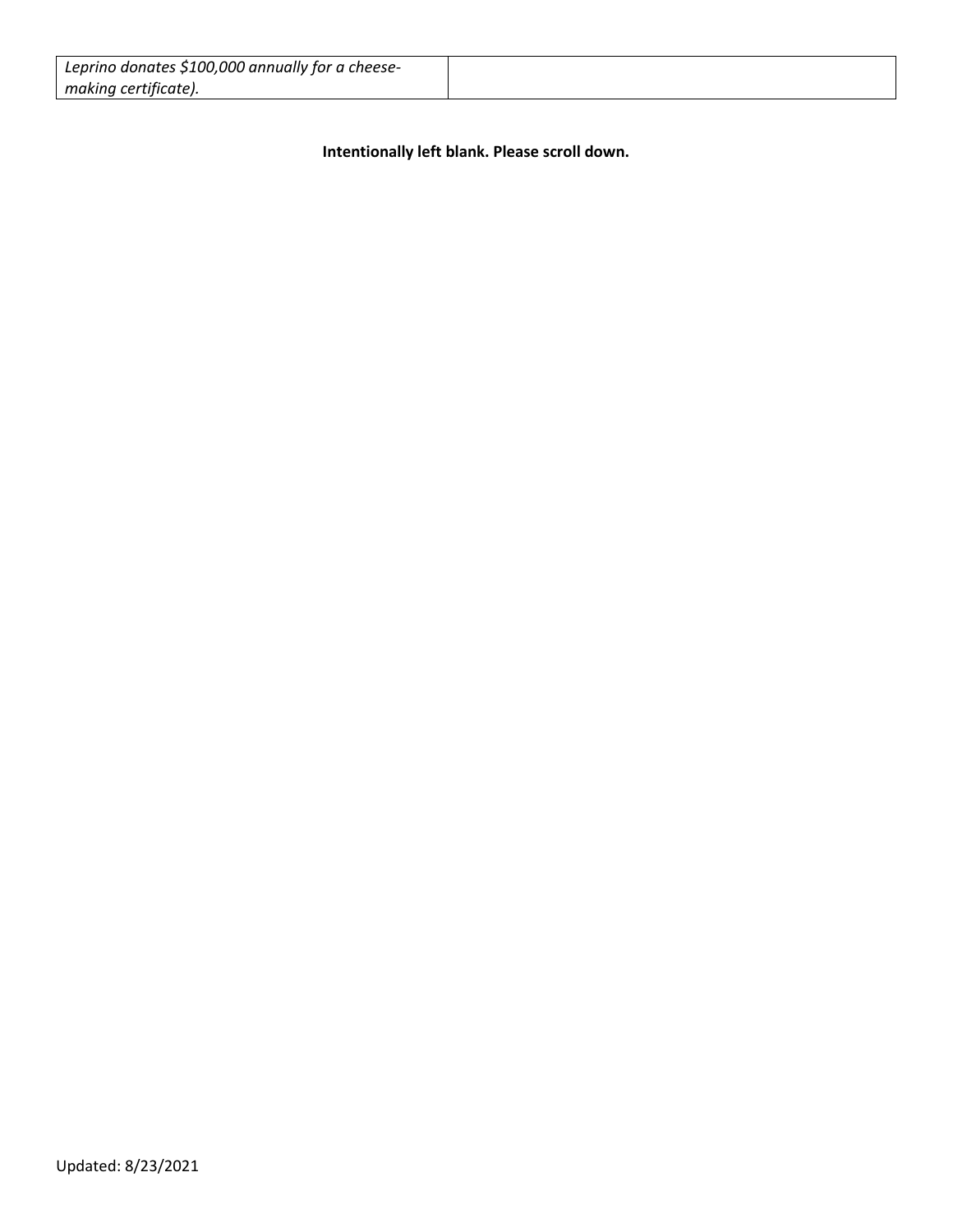#### **Projected Demand in New Mexico and the United States for Next 10 Years**

**Important Notice:** The data used for this section *must* come from Office of Institutional Effectiveness (OIE) *and* is required for your program to be considered by the Curriculum Committee. This is an important section where those submitting the proposal are identifying data to drive the new program. For example, is there a need for this program in our area or in the United States? Will there be employment opportunities for students? We want to make sure we are using data to drive our decisions.

**Directions:** You will be analyzing the work force data at the local (New Mexico) and national (U.S.) level for graduates of your proposed programs. To do this, you will insert screenshots/pictures of the relevant webpages into this document. The Committee requires that you review the following categories and that these categories are included in the provided screenshots:

- Projected number of jobs
- Median Salaries
- Job Outlooks
- Employment Changes

You must pull this data from either the Bureau of Labor Statistics [\(www.bls.gov\)](http://www.bls.gov/) orEDEPS [\(www.edeps.org\)](http://www.edeps.org/).

#### **Insert Screenshots here. Please make sure they are legible.**

*If you need help inserting screenshots, please contact the IT department at ext. 491.* 

#### **Analysis:**

| What take-aways did you have from the data above?         | Click or tap here to enter text. |
|-----------------------------------------------------------|----------------------------------|
| What discrepancies are present in the data? Does the      |                                  |
| data support the creation of this program? Will there be  |                                  |
| jobs for our graduates?                                   |                                  |
| For example, sometimes the data above is not inclusive or |                                  |
| clear between jobs and degrees. Please address any        |                                  |
| issues you see with the data provided by OIE and listed   |                                  |
| above.                                                    |                                  |

### **Sources for Screenshots and Data Collection**

| <b>National Data Source:</b>                         | Click or tap here to enter text. |  |
|------------------------------------------------------|----------------------------------|--|
| Where did you and OIE find your information?         |                                  |  |
| Consider this your Reference Page.                   |                                  |  |
| <b>State Data Source:</b>                            | Click or tap here to enter text. |  |
| Where did you and OIE find your information?         |                                  |  |
| Consider this your Reference Page.                   |                                  |  |
| Other wage information or comments to assist with    | Click or tap here to enter text. |  |
| review:                                              |                                  |  |
| Only if you were unable to find relevant data at the |                                  |  |
| two listed sources. Please type "n/a" if you did not |                                  |  |
| use other sources.                                   |                                  |  |

#### **Offerings at Other Institutions**

| Identify and list all other community colleges in the       | Click or tap here to enter text. |
|-------------------------------------------------------------|----------------------------------|
| geographically relevant area that offer this degree         |                                  |
| or certificate:                                             |                                  |
| This information is available through the Office of         |                                  |
| Institutional Effectiveness as well. The website you should |                                  |
| consult is www.edeps.org. When referring to                 |                                  |
| "geographically relevant," this could include               |                                  |
| institutions outside of New Mexico (i.e. Texas).            |                                  |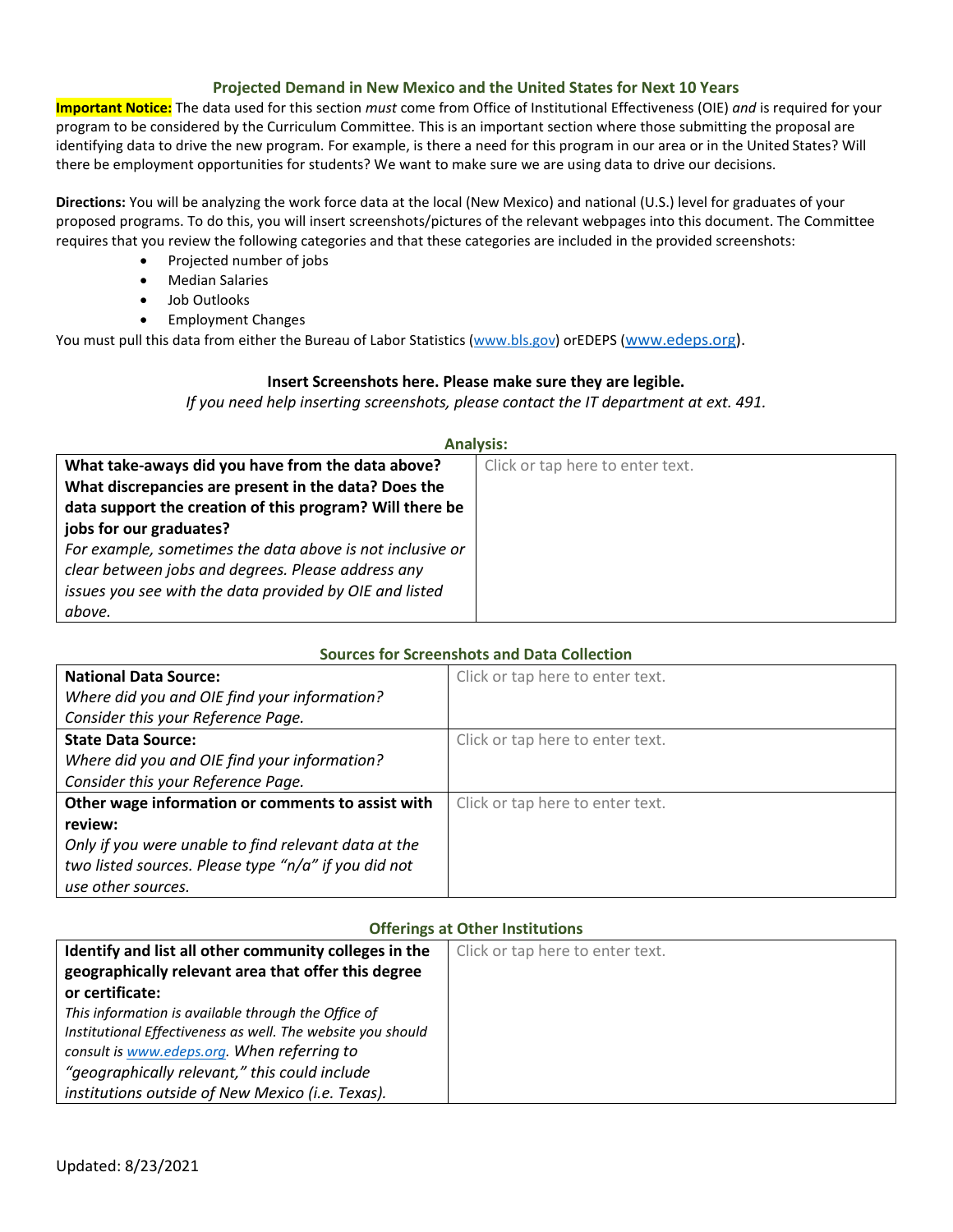#### **Transferability**

| Is this degree or certificate eligible for transfer?         | Choose an item.                  |
|--------------------------------------------------------------|----------------------------------|
| For example, many certificates are not eligible for transfer |                                  |
| without agreements. Some degrees will be eligible for a      |                                  |
| 2+2 with Portales.                                           |                                  |
| Are there available program articulations for receiving a    | Choose an item.                  |
| BS, BA, or BAAS for this program? If yes, please identify    |                                  |
| the universities with the articulated degrees and include    | Click or tap here to enter text. |
| the agreements or plans as attachments to your               |                                  |
| submission.                                                  |                                  |
| This is the 2+2 agreements with Portales identified above.   |                                  |

#### **Attachment Checklist**

## **The following attachments are required for certain types of programs. Please check the boxes for all those that apply confirming that you have provided those forms in your proposal to the committee.**

☐Degree Plan

□General Education Requirements (or AA or AAS programs only)

☐National Accreditation Letter of Review

 $\Box$ Articulation Agreements (2+2s with Portales or other universities)

#### **Submission Guidelines:**

This completed form, and all attachments, will be submitted to the Secretary of the Curriculum Committee via email from the Assistant Vice President of the relevant program. Submitted proposals that are not from the AVP will not be reviewed by the committee.

**Intentionally left blank. Please scroll down.**